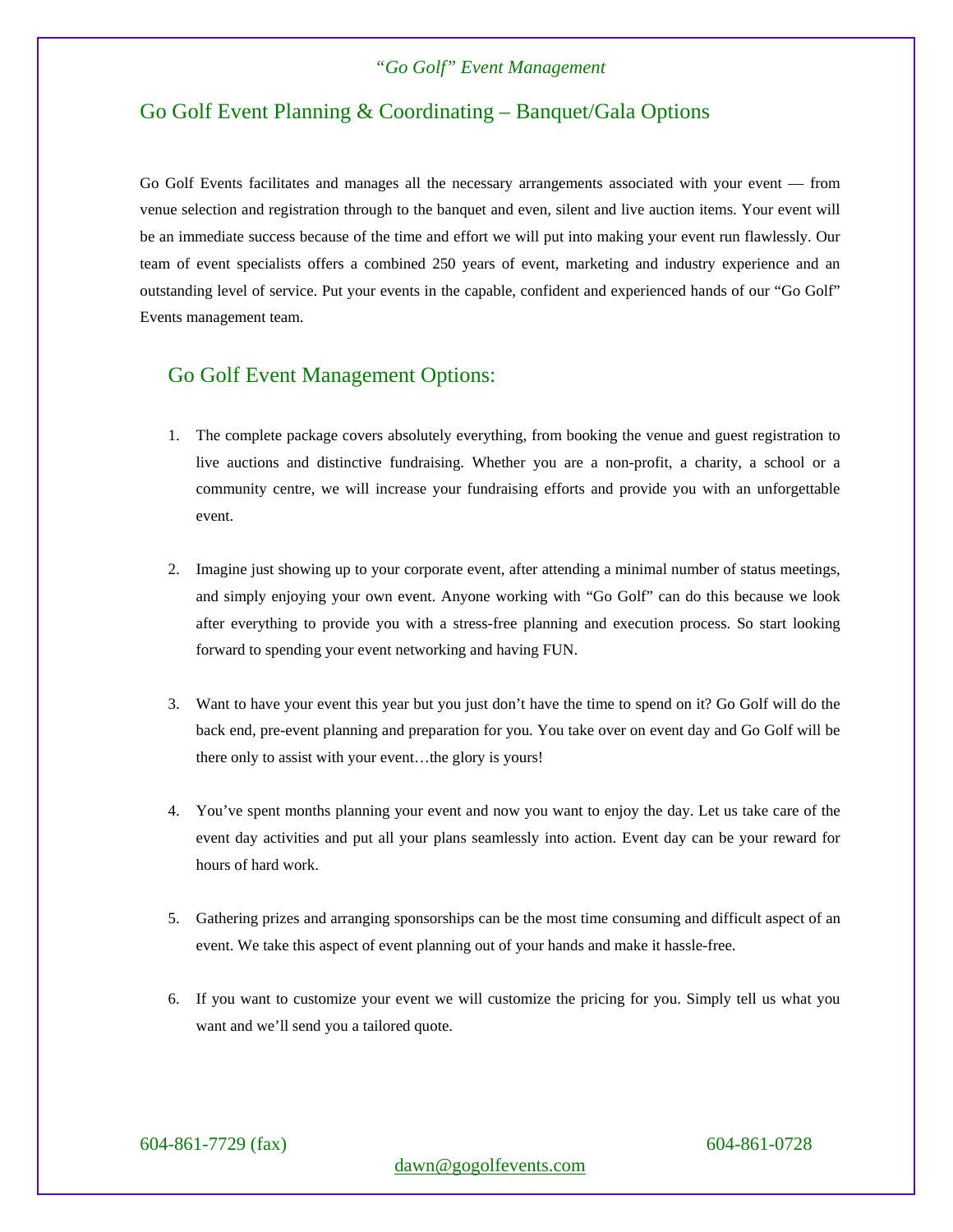*Our value-added services include a Past Event Audit, a Committee liaison, meeting facilitation, agendas, minute taking, and administration. These services are included in most of our packages.* 

## The Questions you want to ask:

- Audit and Analysis ۰
- **Pre-Event Planning**
- **Budget**
- **Registration Management**
- **Event Documentation**
- **Event Program**
- Volunteer Management
- **On-Course Activities**
- **Prizes/Raffle/Committee Gifts/Volunteer Gifts**
- Silent Auction
- **Live Auction**
- Food & Beverage
- Sponsorship
- Signage
- **Photography**
- Merchandise ۰
- Ο Exit Report
- Sponsorship Only o

# The Services Provided

 Event Audit & Analysis – for every event, whether you choose our Management Team… or not

We provide an in-depth look at your past events. We analyze costs, donations, funds raised, feedback and time spent by internal staff to determine where your event can save money and free up valuable staff hours. We will also take a look at how we can make your event more unique and more memorable.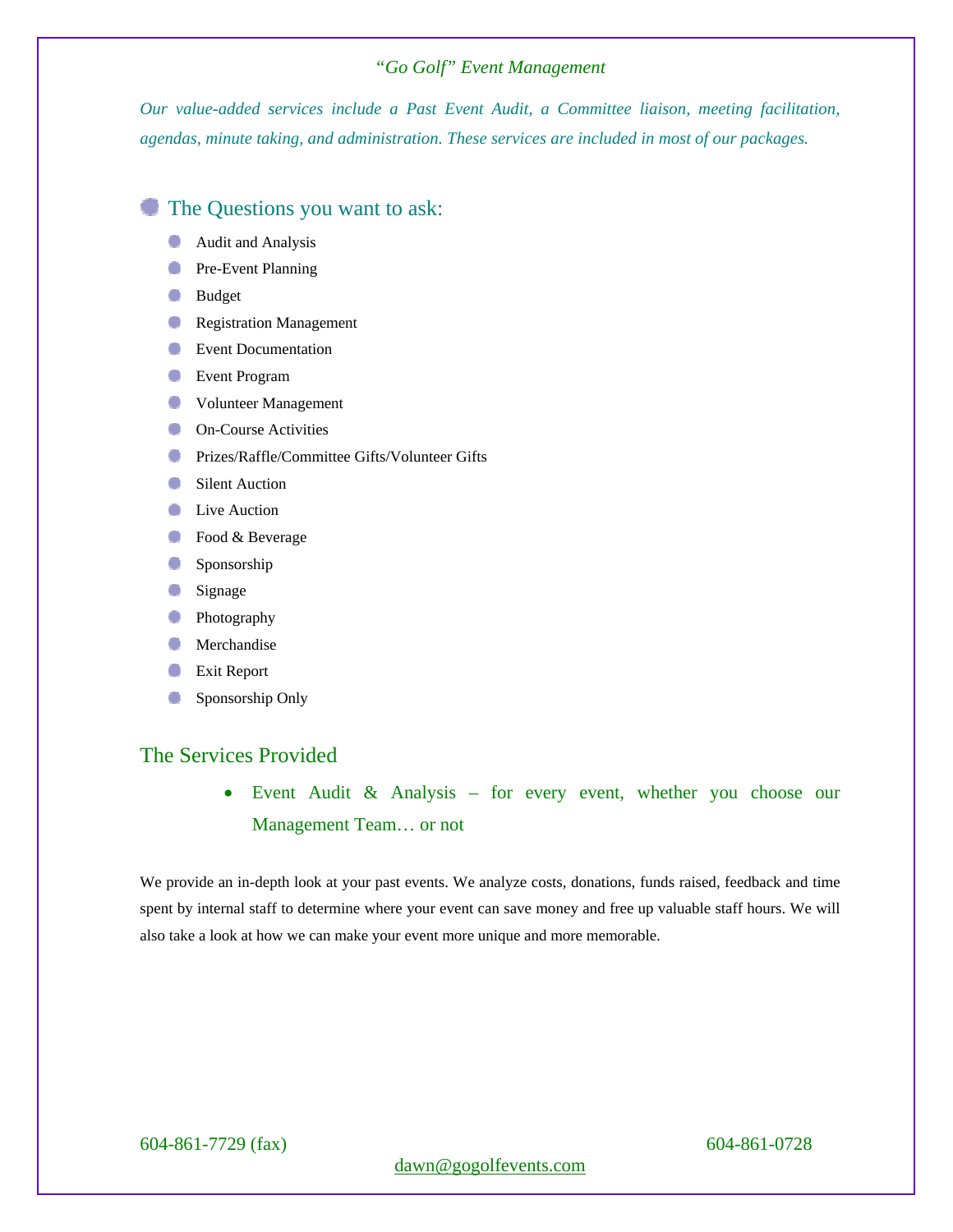### **Pre-Event Planning**

- Select and secure a venue that will suit all of your needs.
- Handle all event negotiations including price and services provided.
- Select a date and start time.
- Select a format for the event
- **•** Develop an event itinerary that will outline the program and agenda
- Assist in selecting a charity of choice to distribute surplus event funds. (If required)
- Review all event functions with event staff.
- Communicate all event schedules and information with event staff in order to have the facility ready to accommodate your event.
- **Promote your event on web sites with a listing on event calendars to help increase player participation.**

## **Budget**

- Plan an event within your budget.
- Our staff will work with you to prepare an event budget that will outline all related expenses and identify the necessary revenue centers.
- **Produce and distribute a final event account that will list all expenses and revenues.**
- Collect all monies for deposit into a specified bank account and provide you or your event director with regular updates on enrollment status, if so desired. **(We recommend that all monies go directly to you, directly into your bank account for security and ease of tracking. We recommend that all credit card payments be processed directly through your office, again, for security, costs, and controls.)**
- Provide event exit report detailing the monies raised and a budget analysis.

### **Registration Management**

- Design and produce event registration program that will serve to promote the event, provide a list of available sponsorships, list the event itinerary and provide a registration form or information on how to register. (Copying or printing cost not included in any package price)
- Provide a registration process via your website, or, set up a website specifically for your events.

### Manage the sale of raffle tickets and other related event fundraising.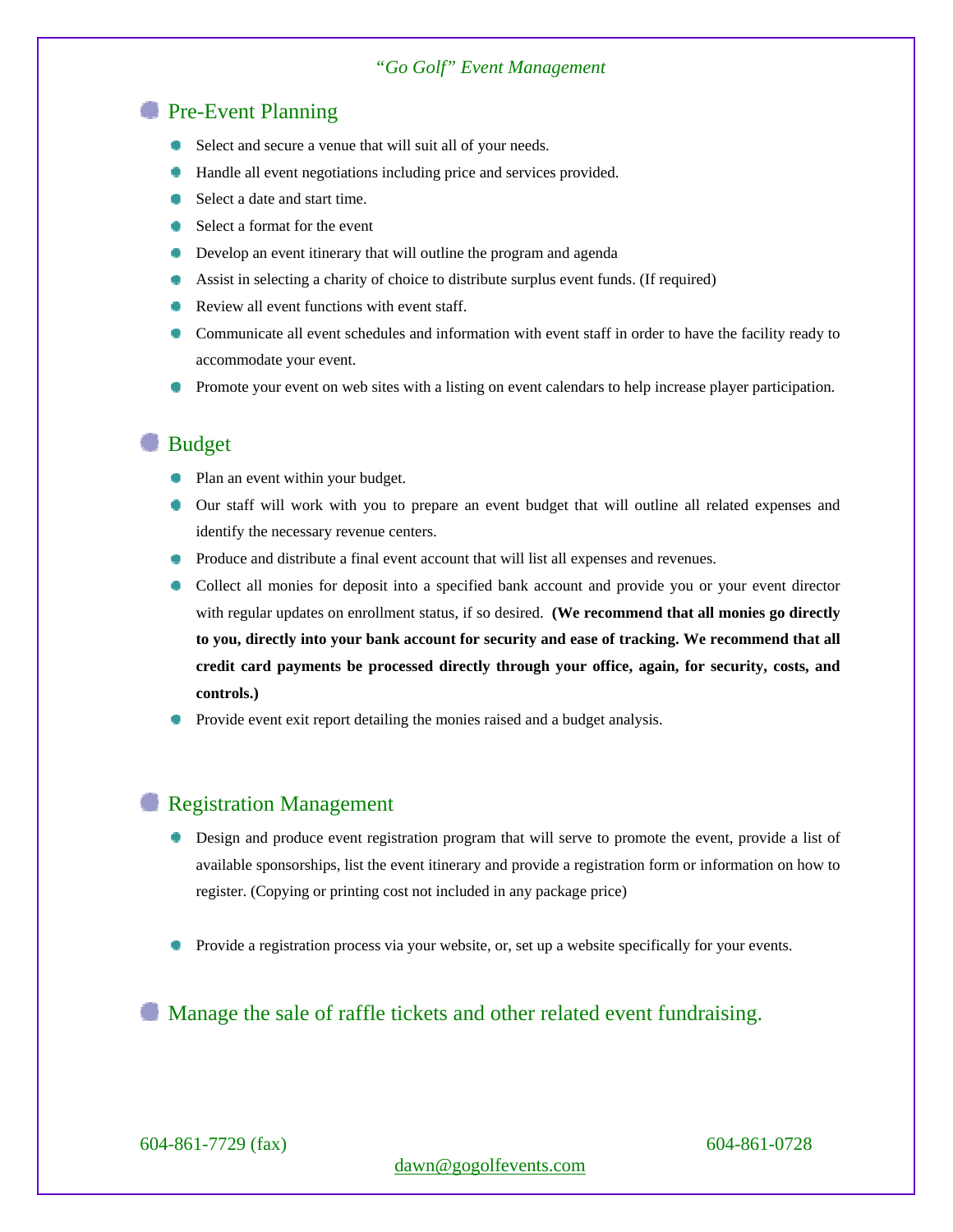### **Event Documentation**

**Produce registration forms, alphabetical registration lists, table assignment cards, and any other** administration forms required.

## Event Program

**Design and produce an event brochure/program for distribution on event day outlining agenda, format,** promotions, sponsor names, event rules, event regulations, contest information and any other relevant event information. Does not include printing (additional)

### Volunteer Management

- **Train all volunteers.**
- Produce and distribute volunteer assignments.
- Manage all event volunteers on event day.

## **Event Activities**

- Organize standard participant contests such as raffles, 50/50 draws, mystery draws and contests.
- Develop unique participant contests if required. (Material costs extra and to be approved by client)
- Promote, set up and manage all event promotions.
- Organize insurance for large ticket raffles, contests, and activities, such as an indoor million dollar putting contest, or a scratch and win contest(s). (Not for third party sponsors)

### **Prizes/ Gifts**

Go Event can research and select items for event awards, prizes or trophies to be distributed to sponsors and contest winners. Research, select and package items for arrival gift packages that can include the event and/or sponsor logo(s). Awards presentation set up. (Includes banquet/room set up, microphone/podium set up, and arrangement of event prizes and/or recognition awards)

### Silent Auction and/or Live Auction

- Hold a silent auction to raise additional funds for the event event/chosen charity.
- Silent and live auction management. (Includes item set up & breakdown, announcements, purchase transactions, and other associated auction items)
	- Live Auction Management ۰
		- Distribution of information prior to event
		- Bid Cards
		- Interactive Audience Management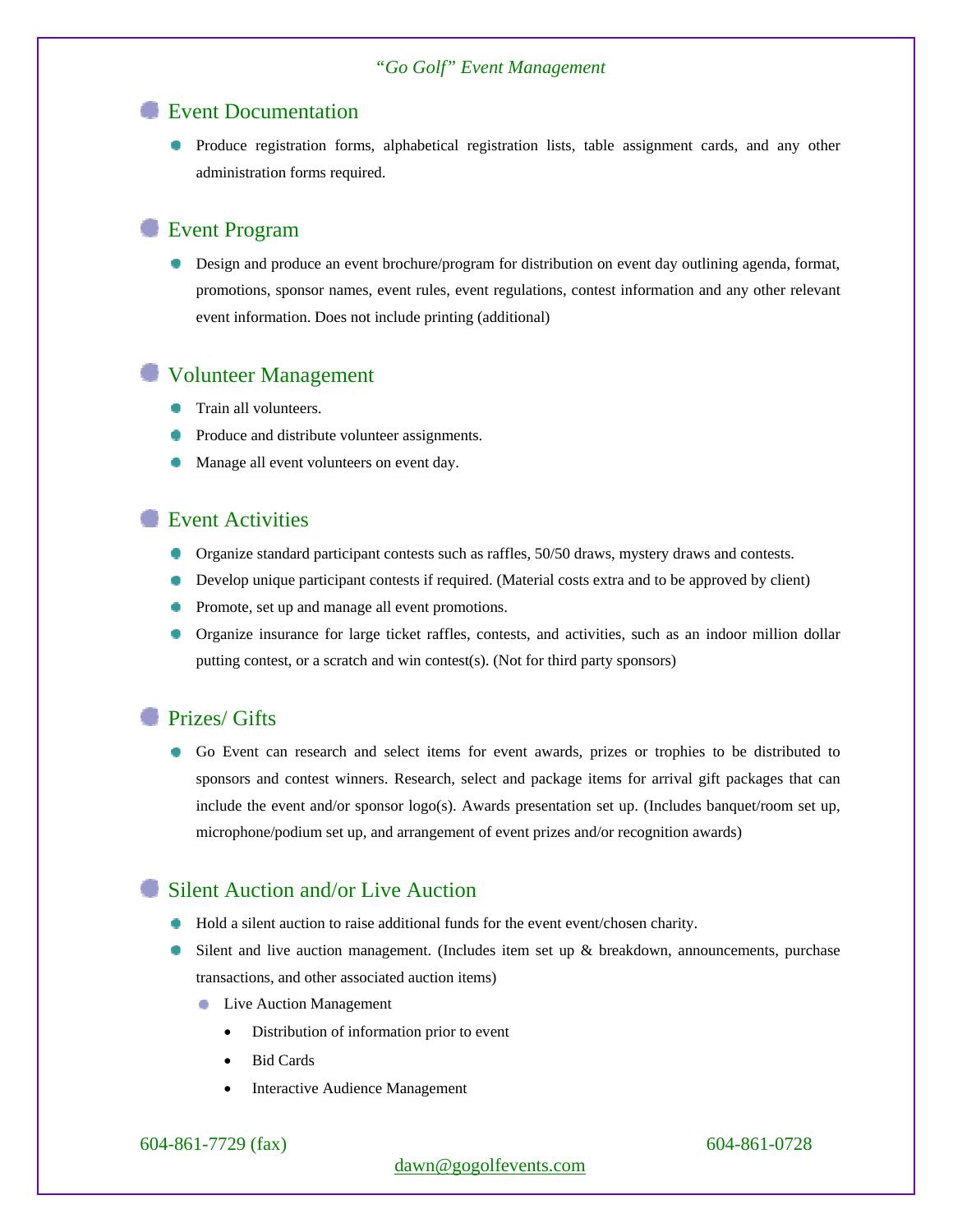# Food & Beverage

- Make the necessary food and beverage arrangements within the budget guidelines. We can either secure food and beverage through the venue or use an outside vendor.
- Coordinate food and beverage set up.

# Signage

- Organize all event signage including sponsor signs, sponsor recognition signs, banners, and any other signs needed. (Design and printing costs additional)
- Set up, placement and pick up of all event signage including registration signs & banners, sponsor signs, sponsor recognition signs & banners.

## **Photography**

- **Coordinate event photography needs.**
- Slide show of event photographs running throughout the banquet. ۰

## Merchandise

Develop and manage event merchandise. (Purchasing and printing/embroidering costs additional)

### **Post Event**

Complete wrap up, clean up, and close of day

### **Exit Report**

- **Provide a mailing list of all participants to use for future player recruitment and thank you letters.**
- Provide an event exit report detailing event analysis.